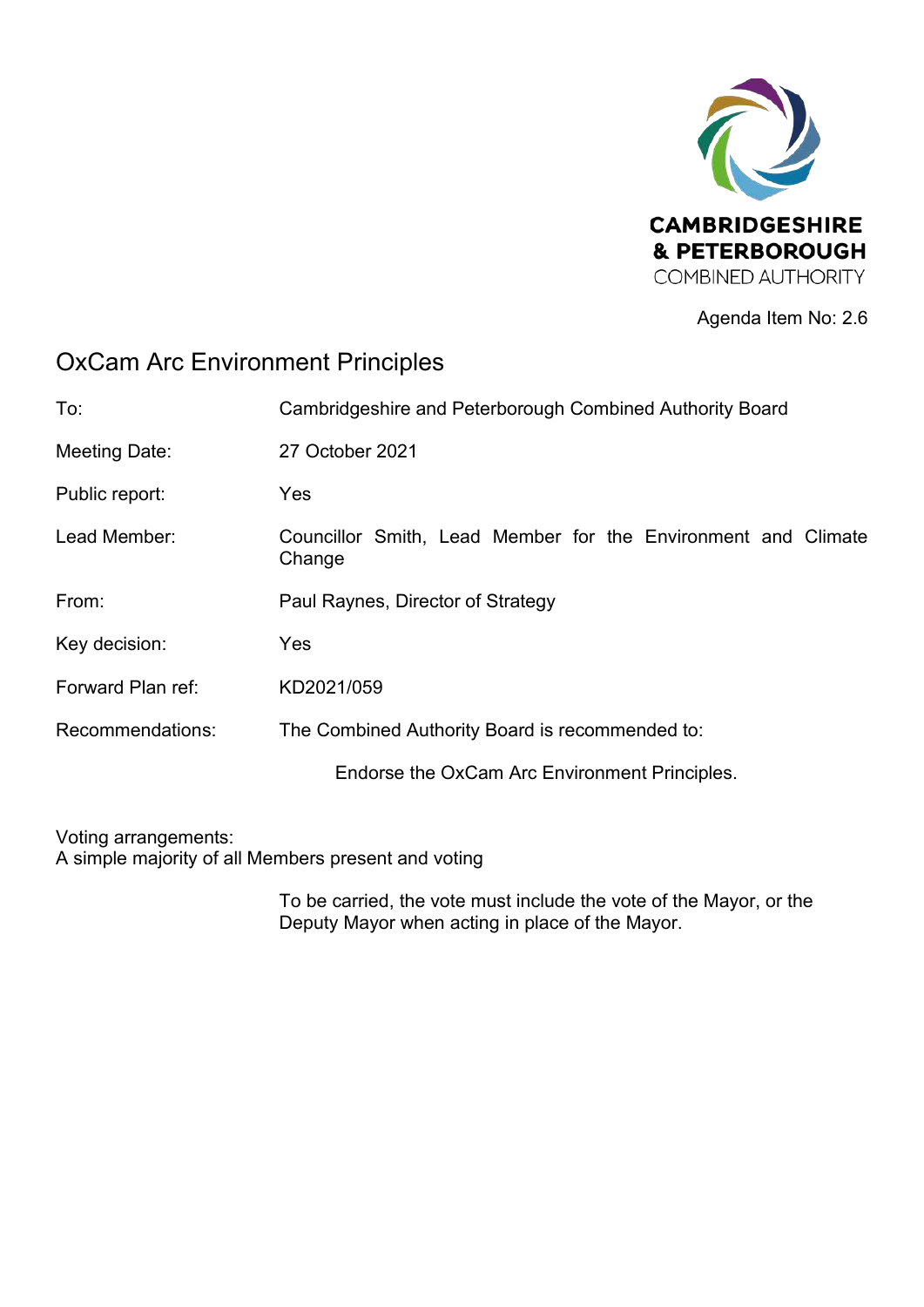### 1. Purpose

1.1 To consider the request from the OxCam Arc Leadership Group to endorse a set of Arcwide Environment Principles. These will form a shared statement of ambition for the Arc. They will influence the environment policies in the Arc Spatial Framework and provide a frame of reference to further develop the Principles at a local and sub-regional level.

## 2. Background

- 2.1 In 2020 the Arc Leadership Group Environment Working Group (chaired by Cllr. Smith) agreed to produce a set of Arc-wide Environment Principles. After a collaborative piece of work led by a range of partners and stakeholders (including LUHC), the Principles (attached as Appendix 1) were endorsed by Arc Leadership Group Plenary on 09 March 2021. The Arc Leadership Group is asking each local authority, including the CPCA, to individually endorse the Principles.
- 2.2 The Principles are not formal policy but rather a shared statement of ambition for the Arc. They are intended to:
	- support the position with respect to the environment policies emerging from the Arc Spatial Framework;
	- allow use of the Arc as a place for DEFRA to test and apply its 25-year plan and funding through pilots and projects;
	- support Local Planning Authorities with a frame of reference to further develop the Principles through Local and Strategic Plans at a local and sub-regional level.
- 2.3 The Arc Leadership Group will next be developing an Arc Environment Strategy which will provide the route map to delivering against these ambitions, including trajectories for meeting ambitious future performance targets.
- 2.4 There are five overarching principles:
	- To target net zero carbon at a pan-Arc level by 2040;
	- To protect, restore, enhance and create new nature areas and natural capital assets, including nationally and locally designated wildlife sites and priority habitats through the implementation of the spatial planning mitigation hierarchy of avoid, mitigate, compensate and gain;
	- To be an exemplar for environmentally sustainable development, in line with the ambitions set out in the government's 25-year plan. This will incorporate a systems-based and integrated assessment and implementation approach. Aim to go beyond the minimum legislated requirements for development;
	- To ensure that existing and new communities see real benefits from living in the Arc;
	- To use natural resources wisely.
- 2.5 Establishing the Arc as an exemplar for environmentally sustainable development accords with the CPCA's vision for Cambridgeshire and Peterborough to be a world class place to live, work and learn.
- 2.6 Principle 1 commits to work towards a pan-Arc net zero target by 2040. The March 2021 report of the Cambridgeshire and Peterborough Independent Commission on Climate did not recommend achieving net zero carbon for the CPCA area earlier than the national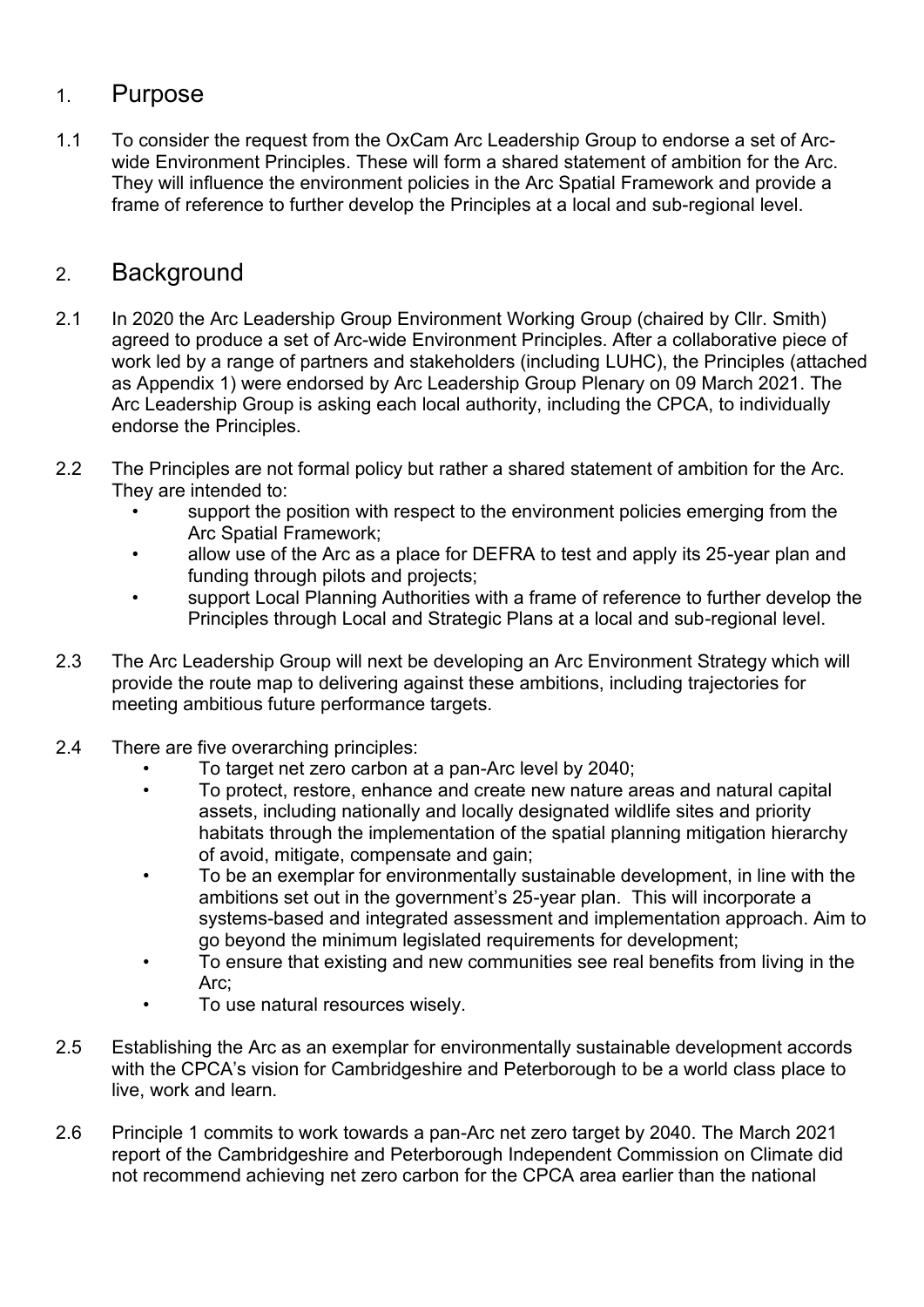target of 2050, but did emphasise the need for rapid action to deliver reductions. The Commission's background work by the University of Leeds identified a roadmap to achieving net zero by 2050. This included some offsetting measures (to capture carbon) for certain emissions that could not be avoided. That study also highlighted that some of the reduction will rely on technological innovation. A pan-Arc target of 2040 is therefore very challenging in the local context but would commit government to supporting the CPCA and local partners in taking suitable action, and should be on the premise that it will attract significant additional investment into the area to do so.

- 2.7 Principle 2 seeks to protect and enhance the natural capital in the Arc, including 'doubling nature'. This accords with the Doubling Nature ambition of the CPCA (which was itself the genesis of this ambition across the Arc) and is in line with the CPCA's response to the relevant recommendation of the Independent Commission.
- 2.8 Principle 2 also sets out to deliver 20% net biodiversity gain on both Town & Country Planning Act developments and nationally determined developments. The Environment Bill currently proposes to mandate a national minimum of 10% net biodiversity gain. Delivering increased levels of biodiversity has many benefits, particularly so in the CPCA area that has comparatively low amounts of rich wildlife areas. It would contribute to the doubling nature ambition. It can also be combined with other environmental or societal benefits, such as improved public realm. Delivering biodiversity net gain can in many cases be through better scheme design (and hence not unduly affecting scheme financial viability). Applying this ambition for 20% net gain to the CPCA's projects (rather than 10%) will have implications for project costs if additional land or offsetting payments are needed. This is not able to be quantified at this stage. However, the CPCA can also consider delivering projects that include biodiversity gains, and in effect 'recycle' any additional costs into those suitable projects.
- 2.9 Principles 3, 4 and 5 are intended to ensure that existing and new communities see real benefits from living in the Arc, and the associated health and wellbeing benefits are realised. These accord with the response of the CPCA to the Independent Commission on Climate's recommendations.

## Significant Implications

#### 3. Financial Implications

3.1 Under the proposals of the Environment Bill future CPCA infrastructure projects will be required to deliver a minimum 10% net gain in biodiversity, which will need to be part of project design. Applying an ambition for a minimum of 20% biodiversity net gain might increase project costs. This will need to be considered on a case by case basis through the project business case approval process.

### 4. Legal Implications

4.1 None.